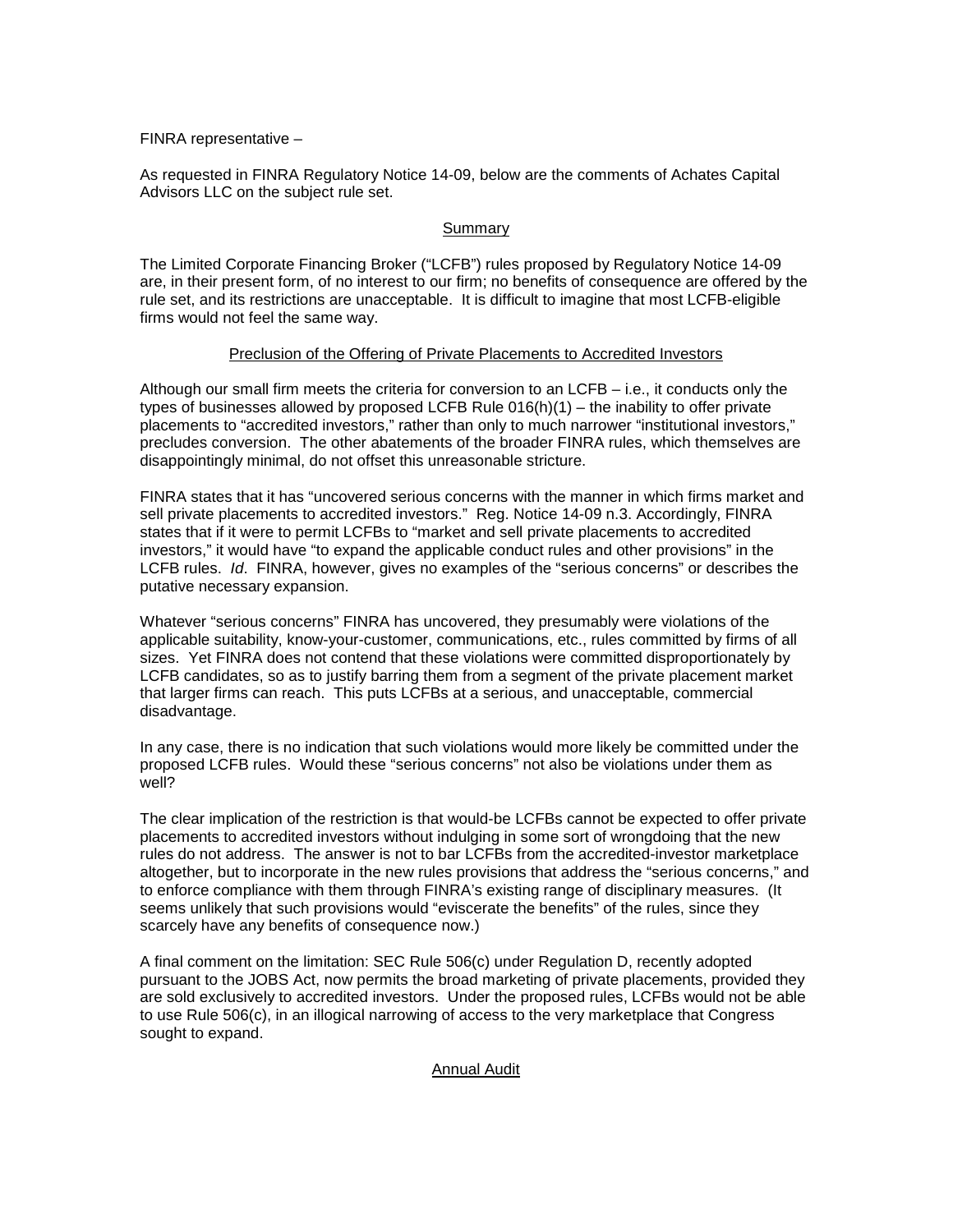In addition to permitting the offering of private placements to accredited investors, the proposed LCFB rules should eliminate the requirement for an annual audit.

An LCFB cannot carry customer accounts or handle customers' funds or securities; it cannot accept customer orders to purchase or sell securities nor engage in proprietary trading or marketmaking. Proposed LCFB Rule 016(h)(2). Thus no one who deals with an LCFB can have any financial risk related to its securities positions, purchases or sales, or money handling, because they are not permitted. There is therefore no justification for an expensive annual audit to ensure an LCFB's financial responsibility to and protection of customers (in the sense of investors), since no customer assets are at risk. (But see below for confusion on the definition of "customer.") In view of this, an appropriate outside annual examination of an LCFB's financial statements would be the professional, but more limited and less expensive, "review" under the standards of the AICPA. (*See* AR Sec. 90,

[http://www.aicpa.org/Research/Standards/CompilationReview/DownloadableDocuments/AR-](http://www.aicpa.org/Research/Standards/CompilationReview/DownloadableDocuments/AR-00090.pdf)[00090.pdf.](http://www.aicpa.org/Research/Standards/CompilationReview/DownloadableDocuments/AR-00090.pdf))

# Definition of Customer

The proposed rules define a "customer" as "any natural person and any entity receiving corporate financing services from a limited corporate financing broker." Proposed LCFB Rule 016(d). They also prohibit, *inter alia*, an LCFB from "accept[ing] orders from customers to purchase or sell securities, either as principal or as agent for the customer." Proposed LCFB Rule 016(h)(2). Thus, on their face, the rules prohibit an LCFB from accepting and executing private placement engagements.

This is obviously not the intent of the rules, inasmuch as LCFBs may "solicit[] potential institutional investors," *id.* (h)(1)(F). However obliquely stated, this must include effecting private placements as agent, or else the LCFB rules can have no utility whatsoever. Moreover, the term "customer" is used elsewhere in the proposed rules in the sense of "investor." *See*, *e.g.*, Proposed LCFB Rule 211.

A solution to this confusion is not to use the term "customer" to apply to those receiving corporate financing services, but instead to define them as "clients." The distinction between "customers" – investors who buy and sell securities from, to, and through a broker-dealer firm – and "clients" – those who use the firm's corporate financing services – has been employed in Wall Street for decades. The term "customer" (in the sense of an investor) should be defined separately, and the rules entirely rewritten using both definitions.

## Return to Non-LCFB Status

Conversion to LCFB status by a currently LCFB-eligible firm may be made simply by requesting an amendment to the firm's FINRA membership agreement. Proposed LCFB Rule 116(b). On the other hand, if such a firm later wishes to return to non-LCFB status for whatever reason, even with no change in its business lines, it must file a continuing membership application and seek an amendment of its membership agreement. Proposed LCFB Rule 116(c). Apart from the administrative time and effort entailed in such a procedure, the firm will effectively have to "buy back" its original status for \$5,000, the minimum "material change" continuing membership application fee (absent a waiver). *See* Schedule A to FINRA Bylaws, Section 4(i)(1). This, too, is a substantial disincentive to converting to LCFB status.

## Answers to Specific FINRA Questions Raised in Regulatory Notice 14-09

The following responses to the specific questions raised by FINRA should be viewed in the context of the comments above. The questions are repeated in abbreviated form.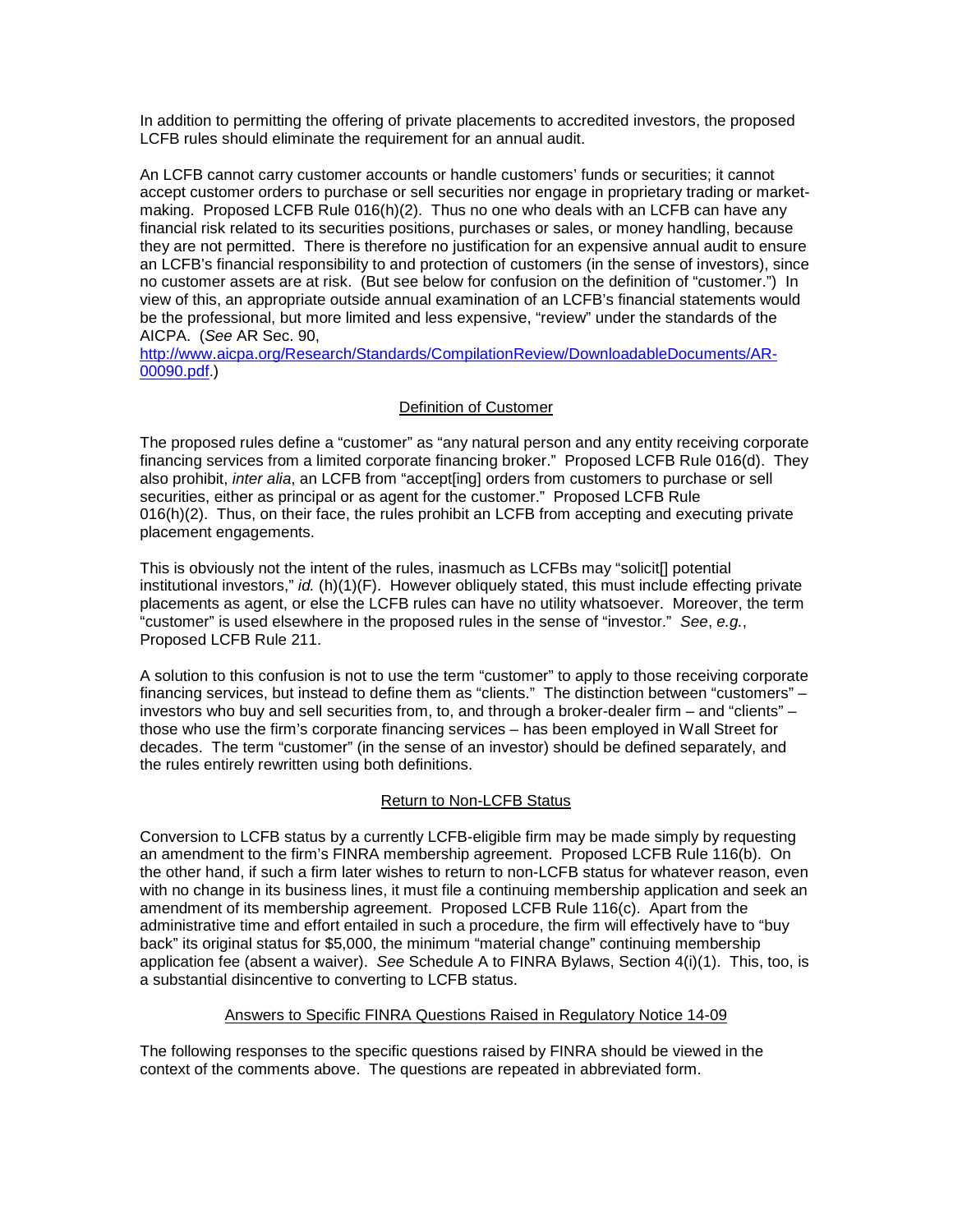- 1. Do the Rules provide sufficient protection for LCFB customers? Yes, an LCFB customer (in the sense of "investor") would enjoy all the protections for a customer of a non-LFCB; the rules do not compromise any aspect of the existing suitability or "know-yourcustomer" requirements.
- 2. Do the Rules appropriately accommodate the scope of the LCFB business model? No.
	- (a) An LCFB should be permitted to market and sell private placements as agent to "accredited investors," not just to "institutional investors."
	- (b) Proposed Rule 016(h)(1)(F) should explicitly state that an LCFB may act as agent in the sale of private placements, not simply that it may "solicit" investors.
	- (c) An LCFB should be permitted to engage in the private placement of Direct Participation Programs.
	- (d) An LCFB should be required to undergo only an annual outside review of its financial statements, rather than an audit.
- 3. Is the definition of LCFB appropriate? No, as noted in the "Definition of Customer" comment above.
- 4. Are there firms that would qualify for LCFB status but choose not to elect it? Yes, virtually all broker-dealers that engage exclusively in merger and acquisition advisory and private placement work would qualify, but virtually none, we believe, will choose it under the proposed rules. There are serious limitations on an LCFB's ability to offer private placements, with no meaningful benefits to LCFB status. Indeed, the very word "limited" carries a connotation of an LCFB's inadequacy to would-be clients – quite rightly, given its restricted market access.
- 5. What is the likely economic impact of the adoption of the LCFB Rules? Because we do not foresee any meaningful number of broker-dealers opting for LCFB status under the proposed rules, we do not believe that their adoption will have any meaningful impact.
- 6. Estimate the number of firms eligible for the new rule set. Our firm has no estimate, but in a December 20, 2012, e-mail to small FINRA members, FINRA small- firm governors Norensberg, Carreno, and Keenan stated that the forthcoming LCFB proposal was "expected to affect nearly 700 broker-dealers."
- 7. Are there any registration categories that should be added or eliminated from the Rule? Yes. The allowable activities should include DPP (direct participation program) securities (Series 22 examination), the sales of which are almost always effected as private placements.
- 8. Should principals and representatives be allowed to retain registrations not required by the Rules? Yes; there is no reason to remove such registrations. FINRA's doing so would be yet another reason not to convert to an LCFB.
- 9. Does an LCFB make recommendations to customers? And should an LCFB be subject to K-Y-C and suitability rules? An LFCB would not make recommendations to buy or sell securities, other than the buy "recommendation" implicit in offering a private placement to an investor, or the "buy" or "sell" recommendations implicit in a merger and acquisition advisory engagement. And, of course, an LCFB should observe the suitability and K-Y-C rules in selling a private placement as agent.
- 10. Does the SEC staff no-action letter to Faith Colish impact the analysis of whether a firm would become an LCFB? In view of the no-action letter, it is possible that firms that (a) offer only merger and acquisition advisory services and (b) otherwise meet the conditions of the no-action letter might decide to abandon their status as broker-dealers and FINRA